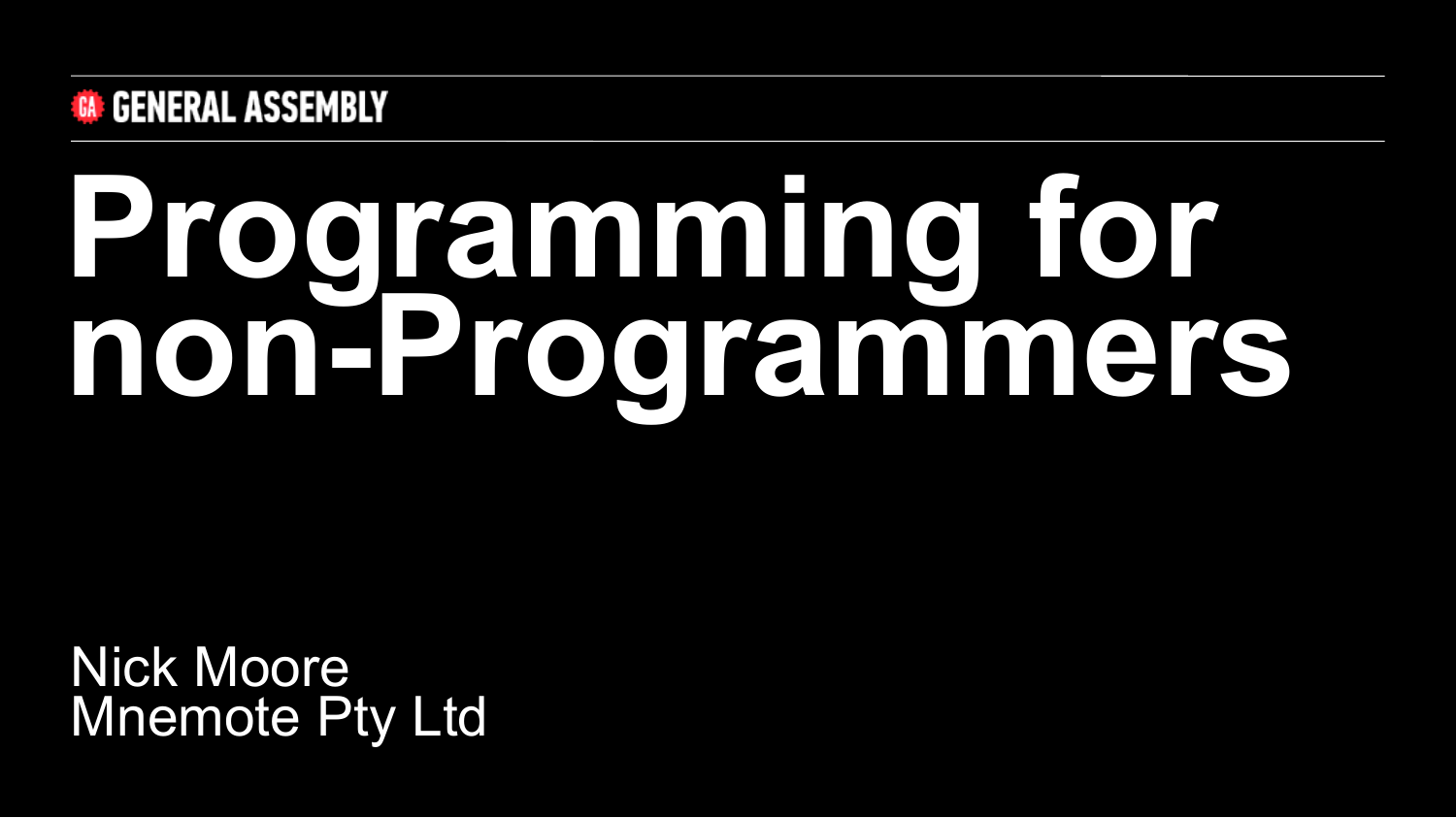#### **AGENDA 2**

## **A whirlwind tour in three parts …**

## **1. Architecture**

## **2. Agility**

## **3. Implementation**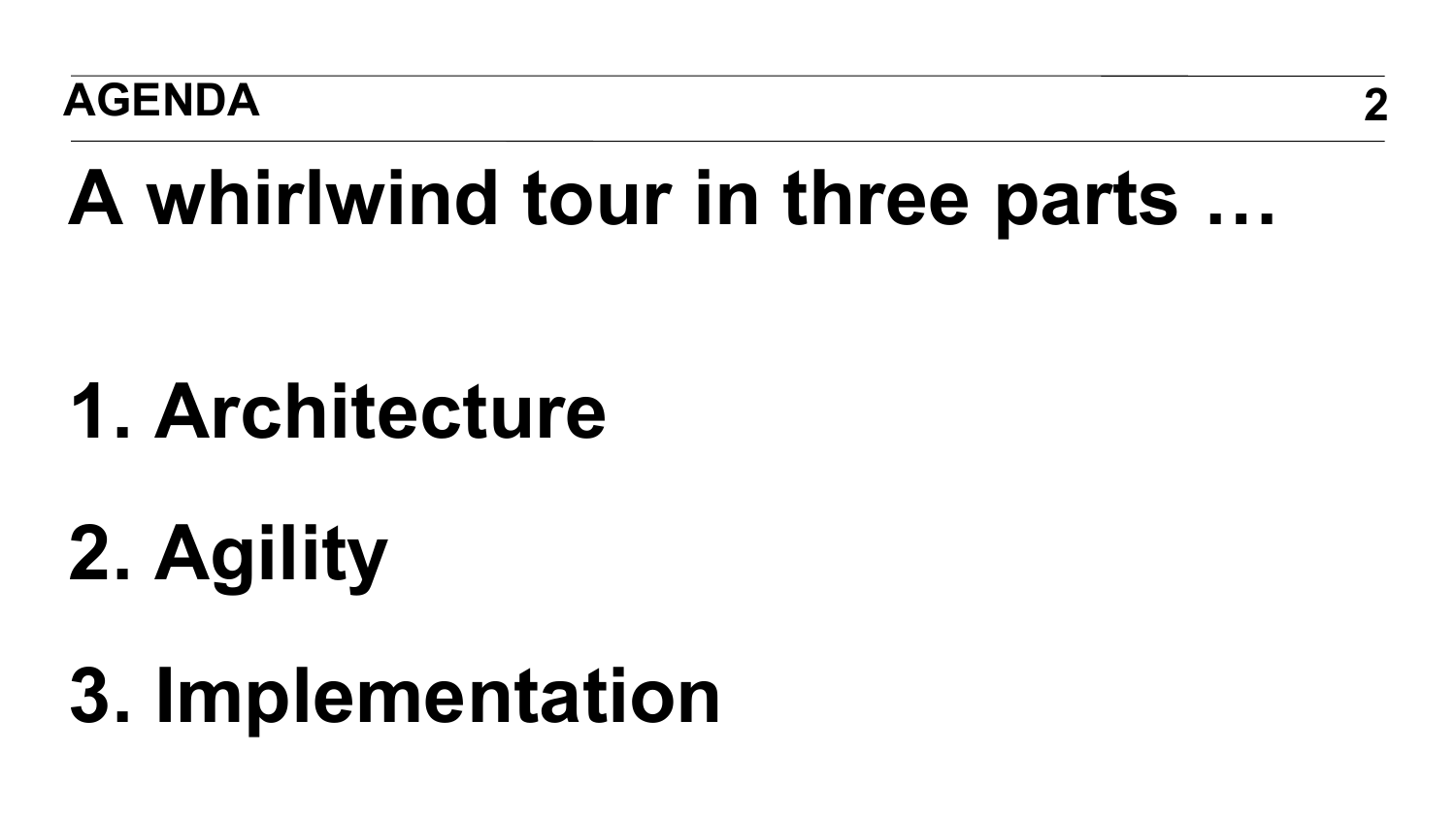## **ARCHITECTURE**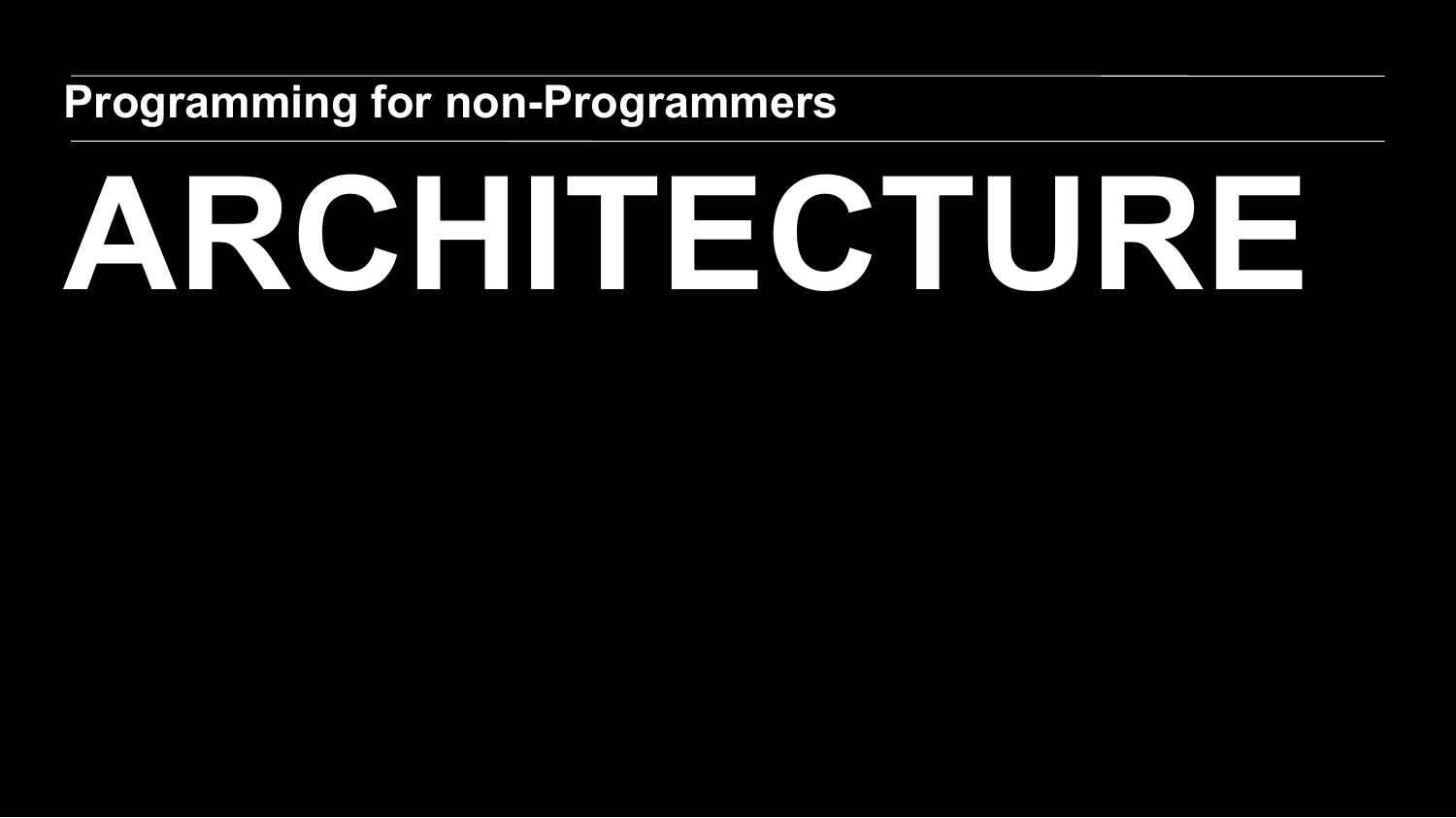#### **Very Fast … but very dumb**

- **Billions of cycles / sec**  • **Faces**
- **Millions of bytes / sec**  • **Voices**
- **Thousands of writes / sec**  • **Handwriting** 
	-
	- **"Do What I Mean"**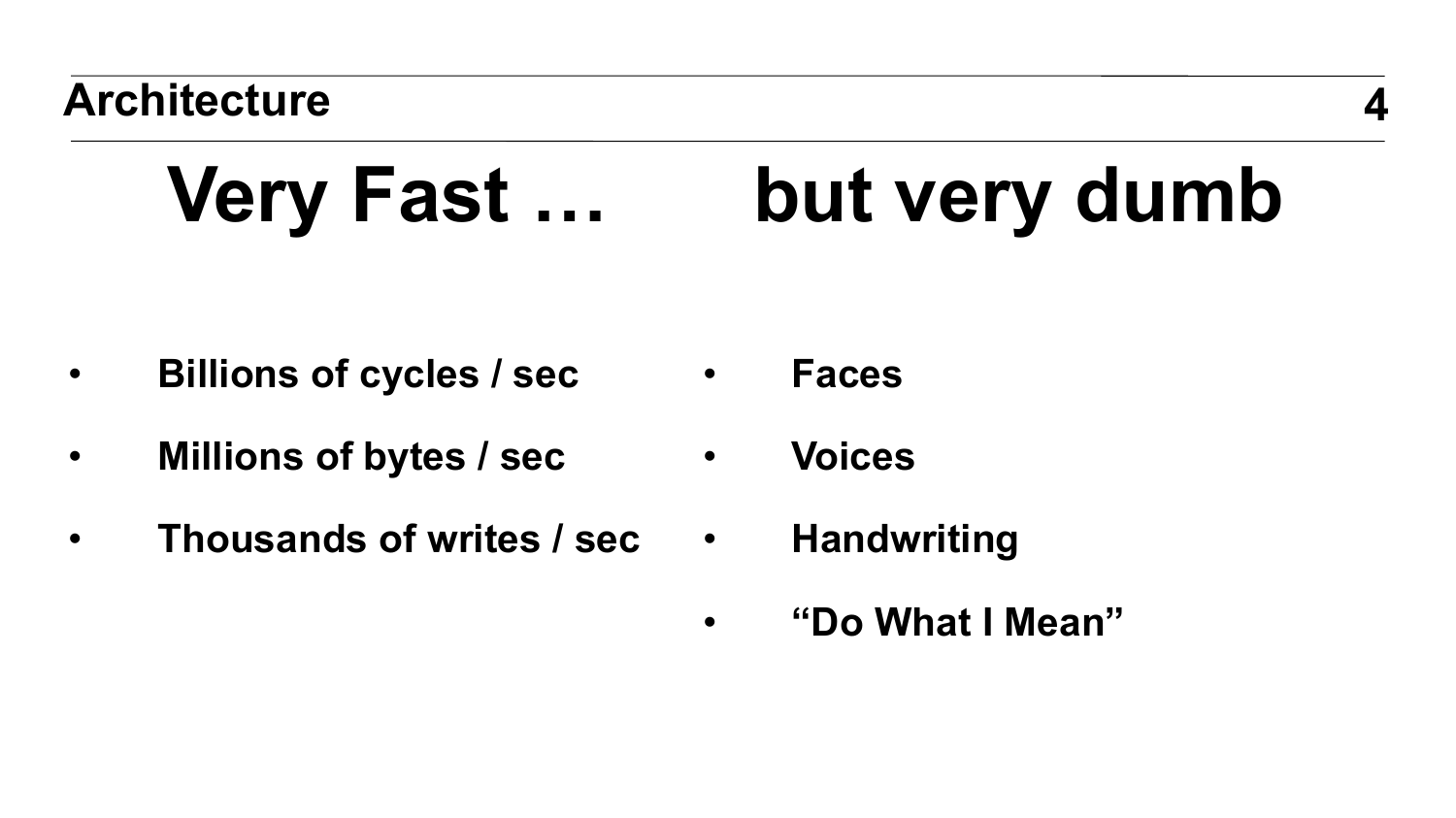## **PERFORMANCE**

- **Realistic targets**
- **… from business plan**
- **Minimum Viable Product**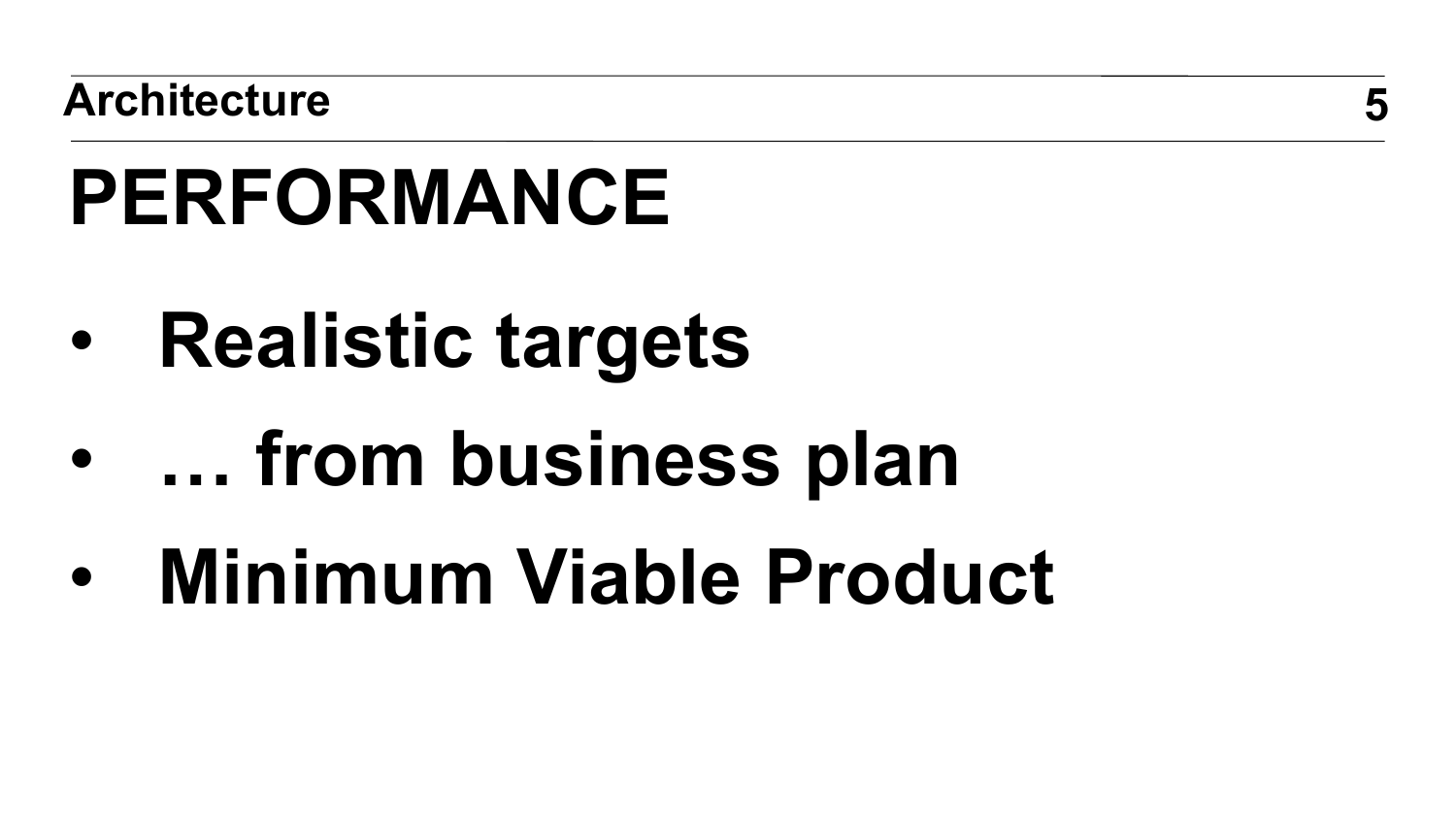## **COMPONENTS**

- **Source code is not an asset!**
- **Divide and conquer**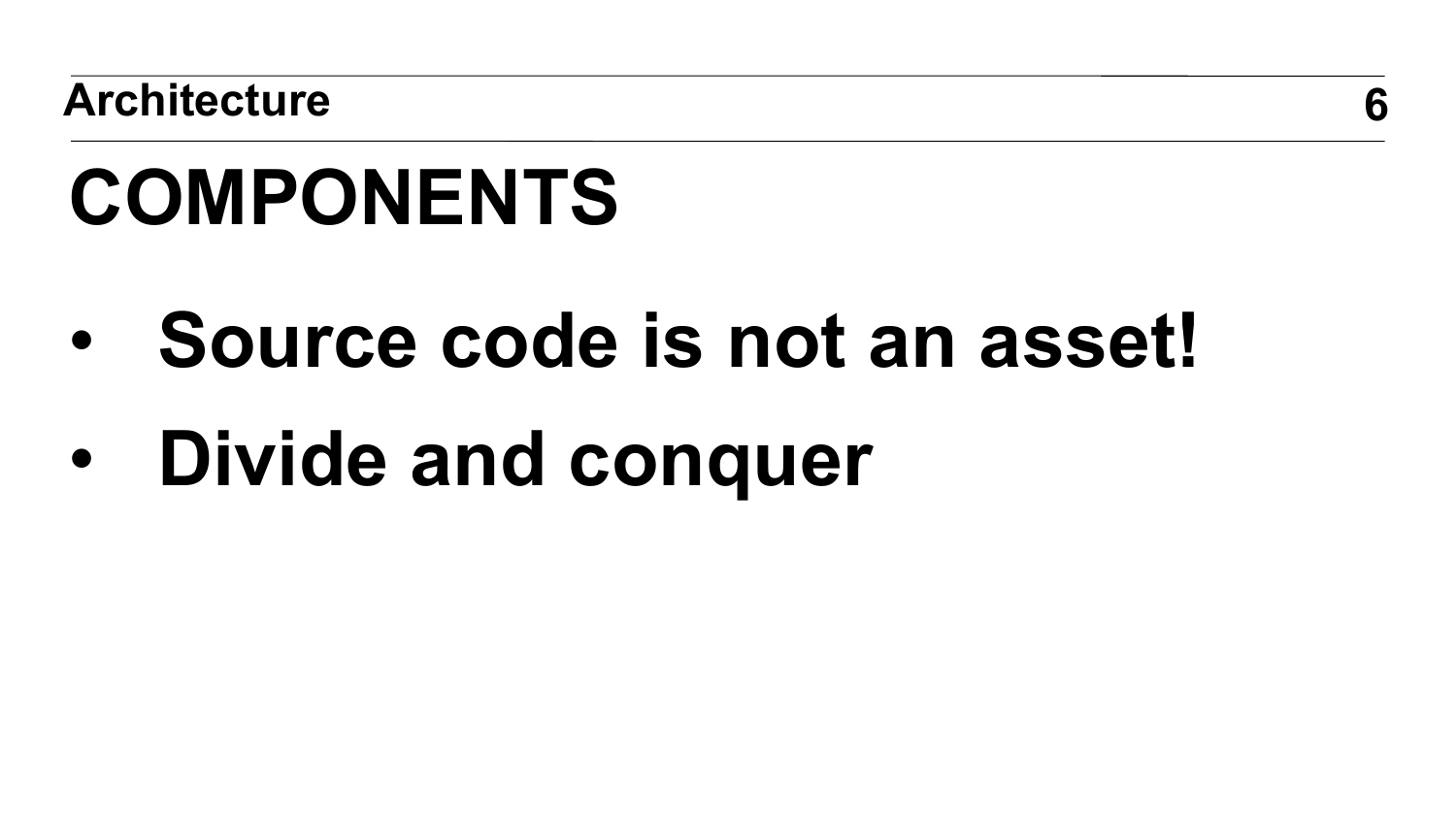- **Front / Back**
- **Database**
- **Message Queue**
- **External Services**



**7**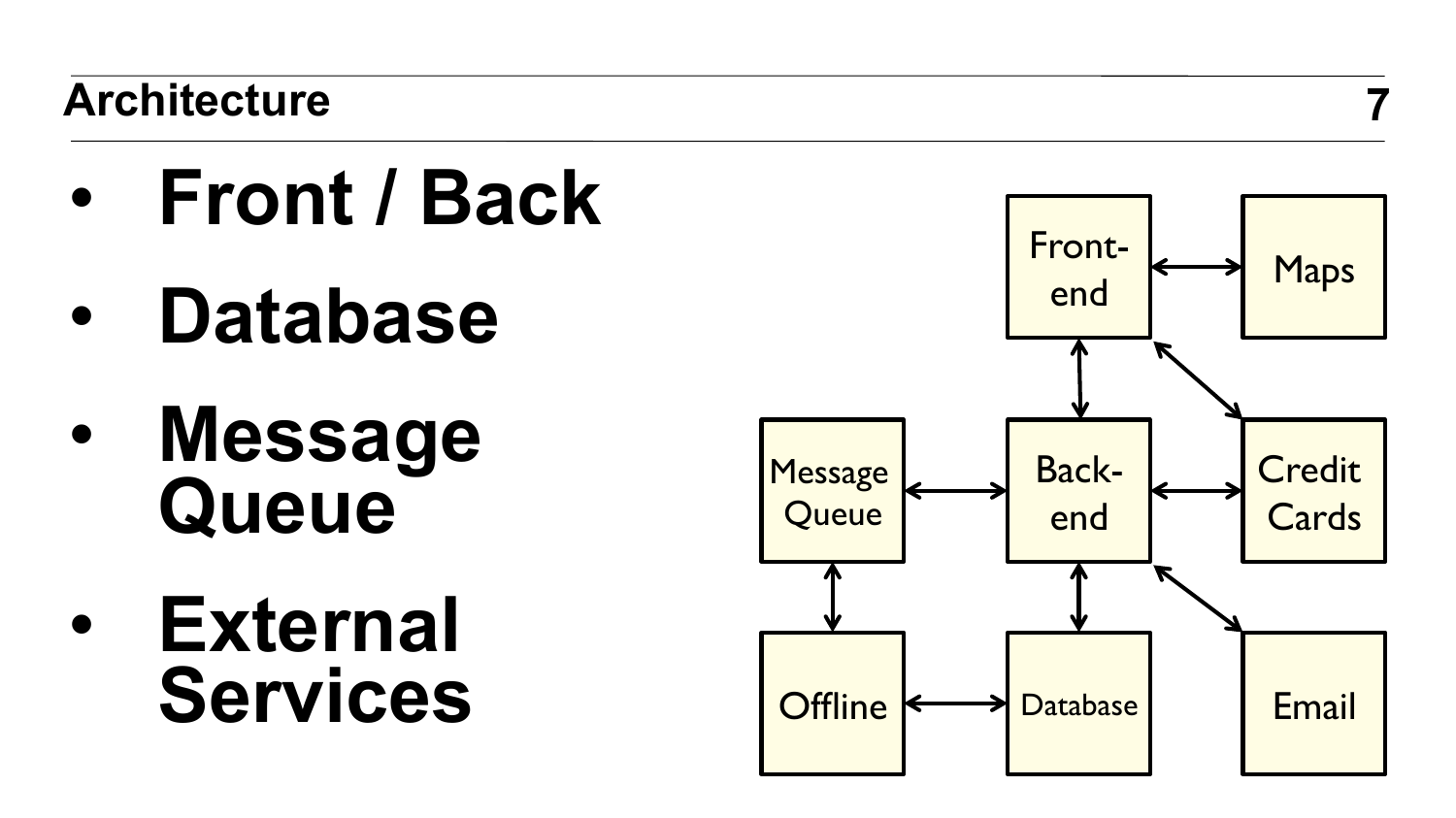## **WEBSITES & WEBAPPS**

- **Static HTML**
- **HTML Templates & Forms**
- **HTML5 & AJAX**
- **Single Page HTML5**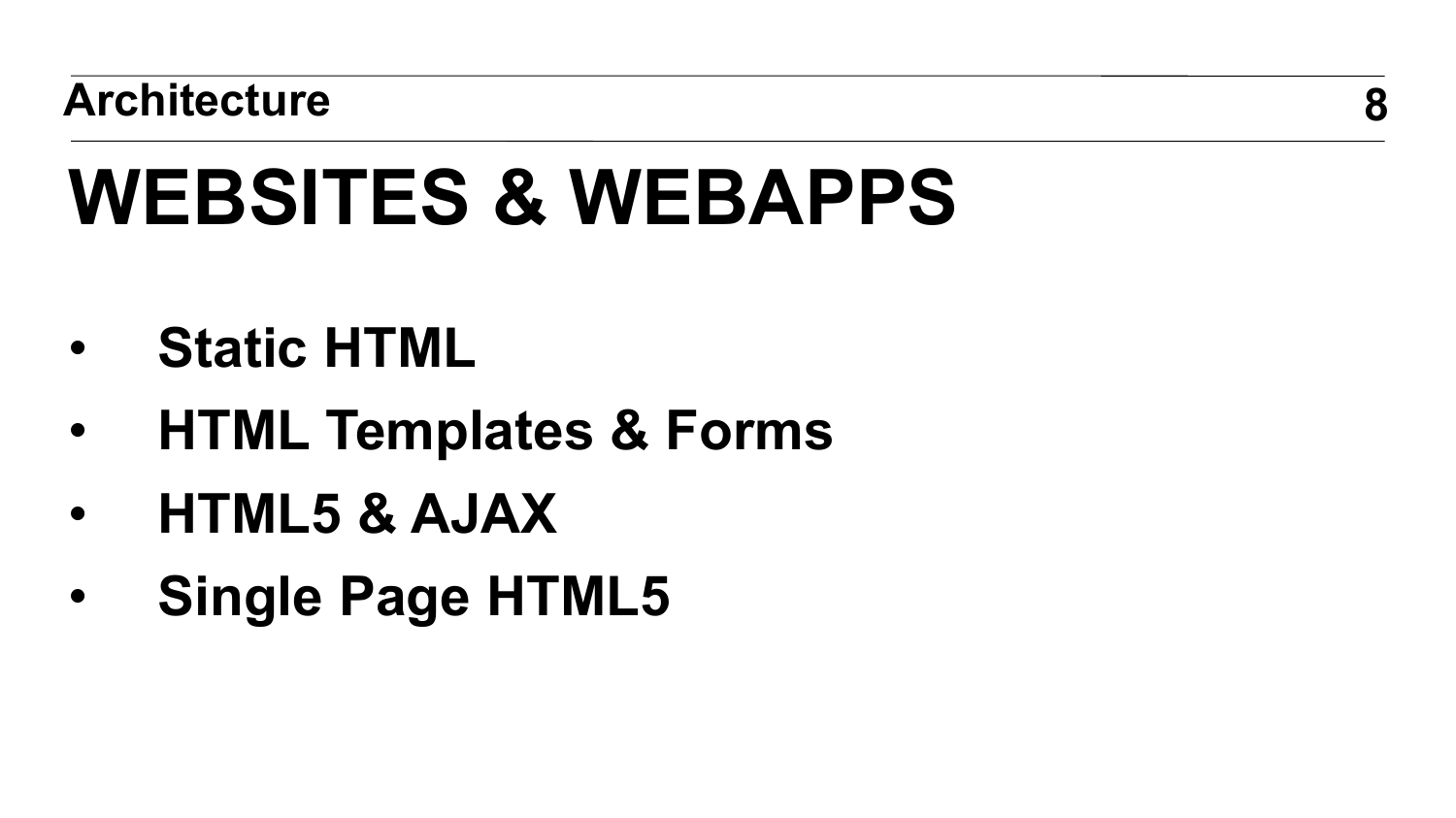## **APPS & APPLICATIONS**

- **Native Apps (iOS, Android, Windows Phone)**
- **PC Applications (Windows, Mac, Linux)**
- **Hybrid & Mixed Approaches**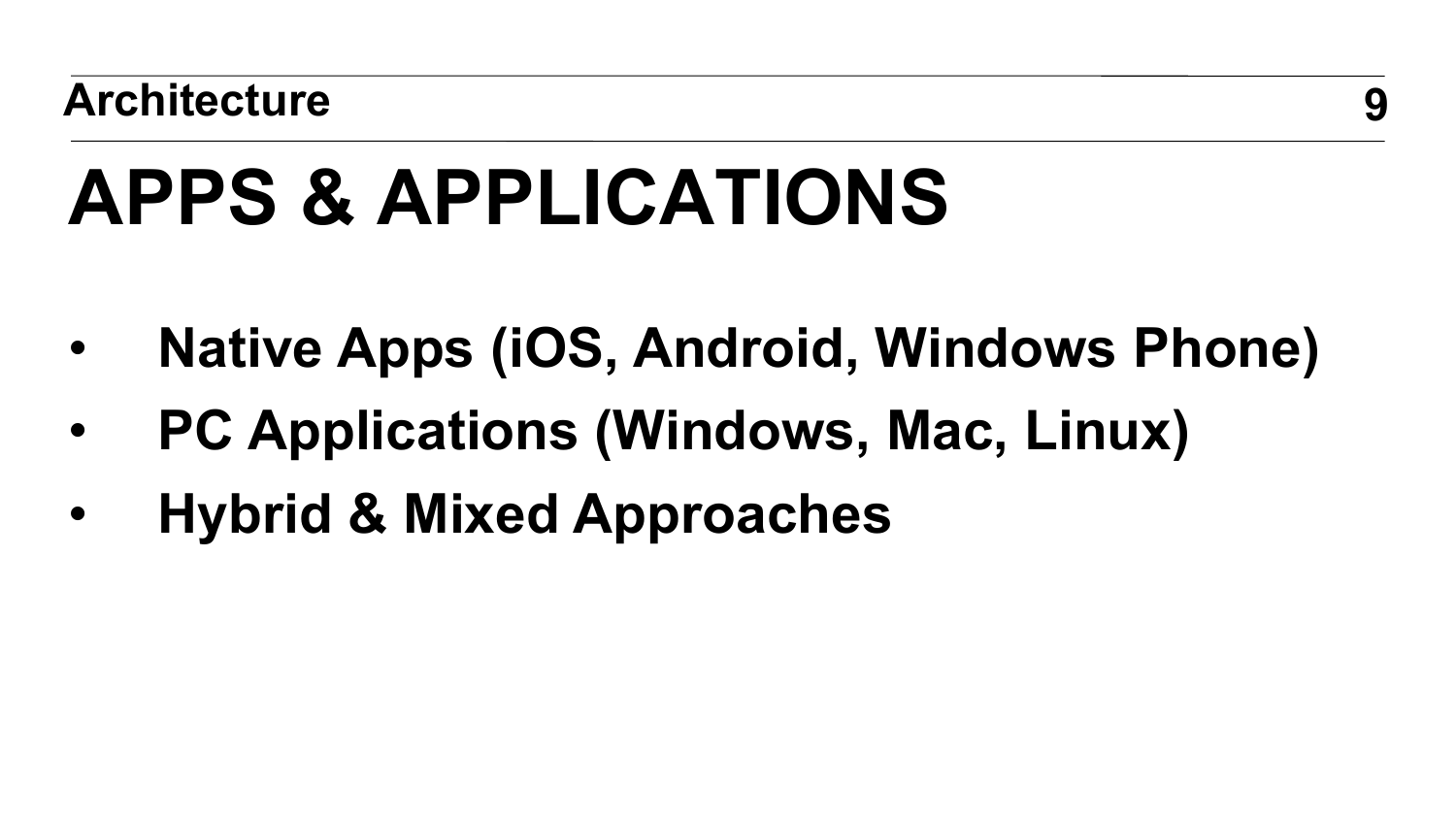# **DISCUSSION: Technologies**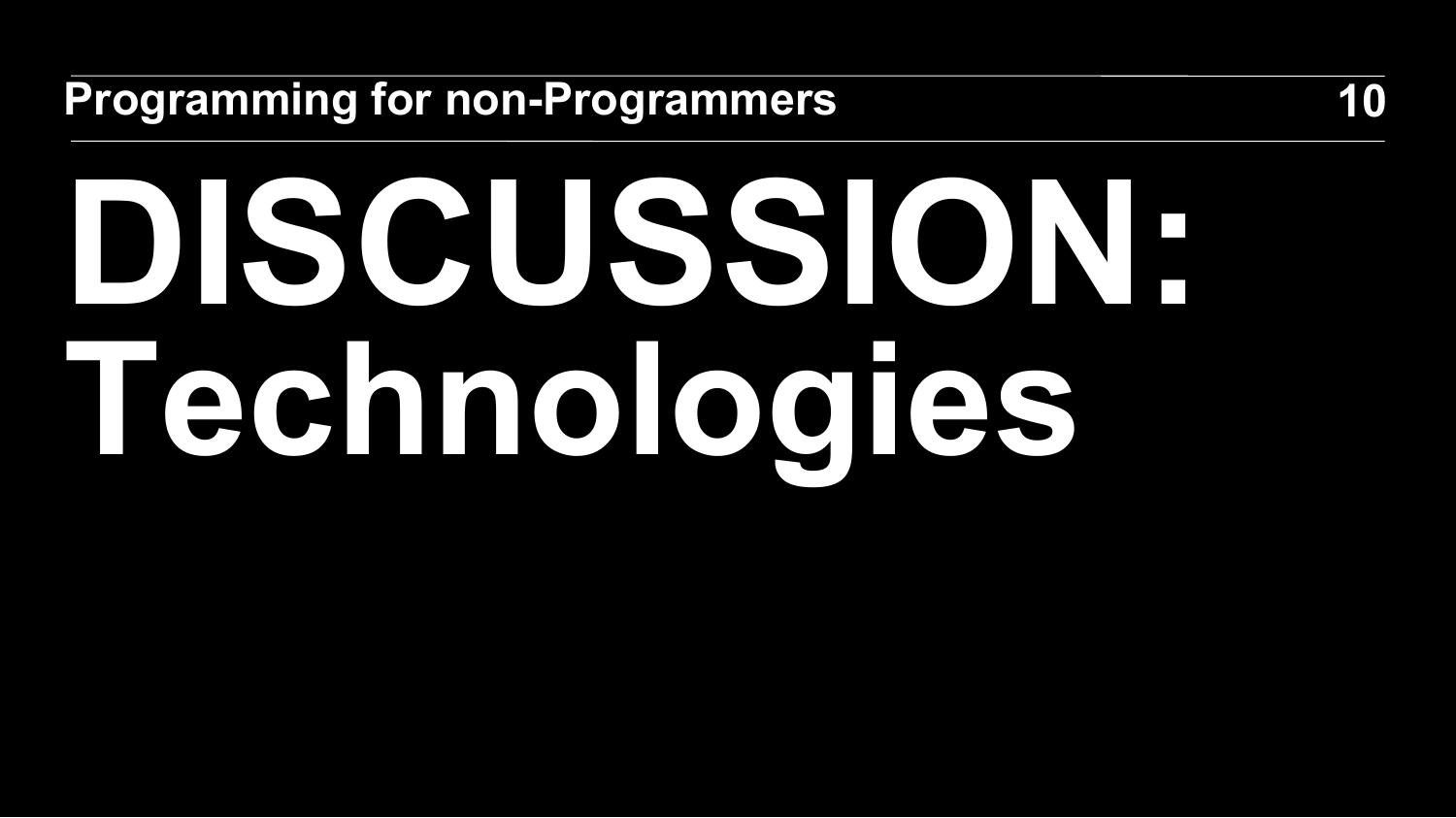## **AGILITY**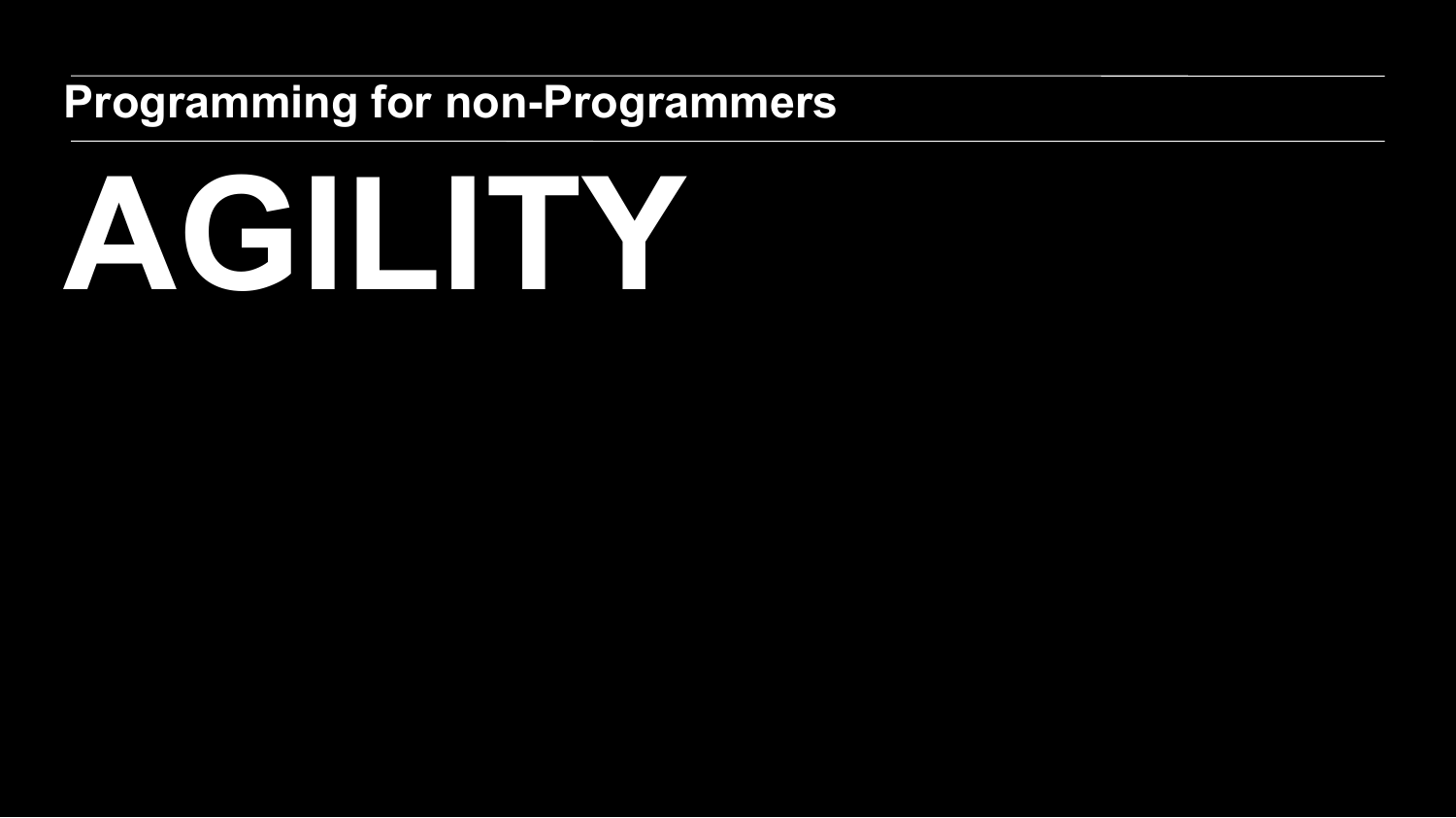## **AGILE MANIFESTO**

- **Individuals and Interactions** *over* **processes and tools**
- **Working software** *over* **comprehensive documentation**
- **Customer collaboration** *over* **contract negotiation**
- **Responding to change** *over* **following a plan**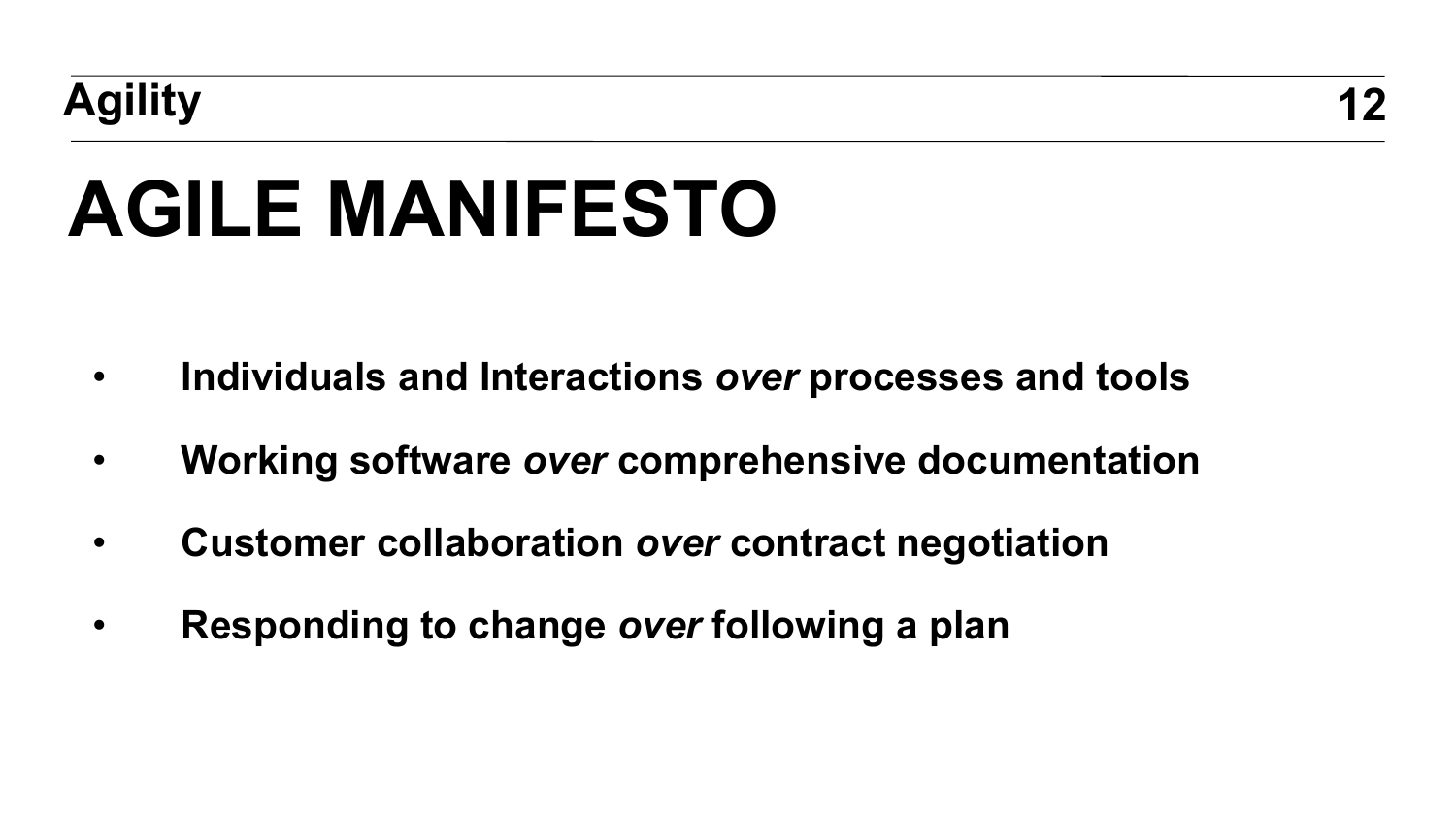### **Agility 13**

### **AGILE DEVELOPMENT**

- **Sprints**
- **Phases**
- **User Stories**
- **Standup Meetings**
- **Index Cards**

The word "agile" has been subverted to the point where it is effectively meaningless – Dave Thomas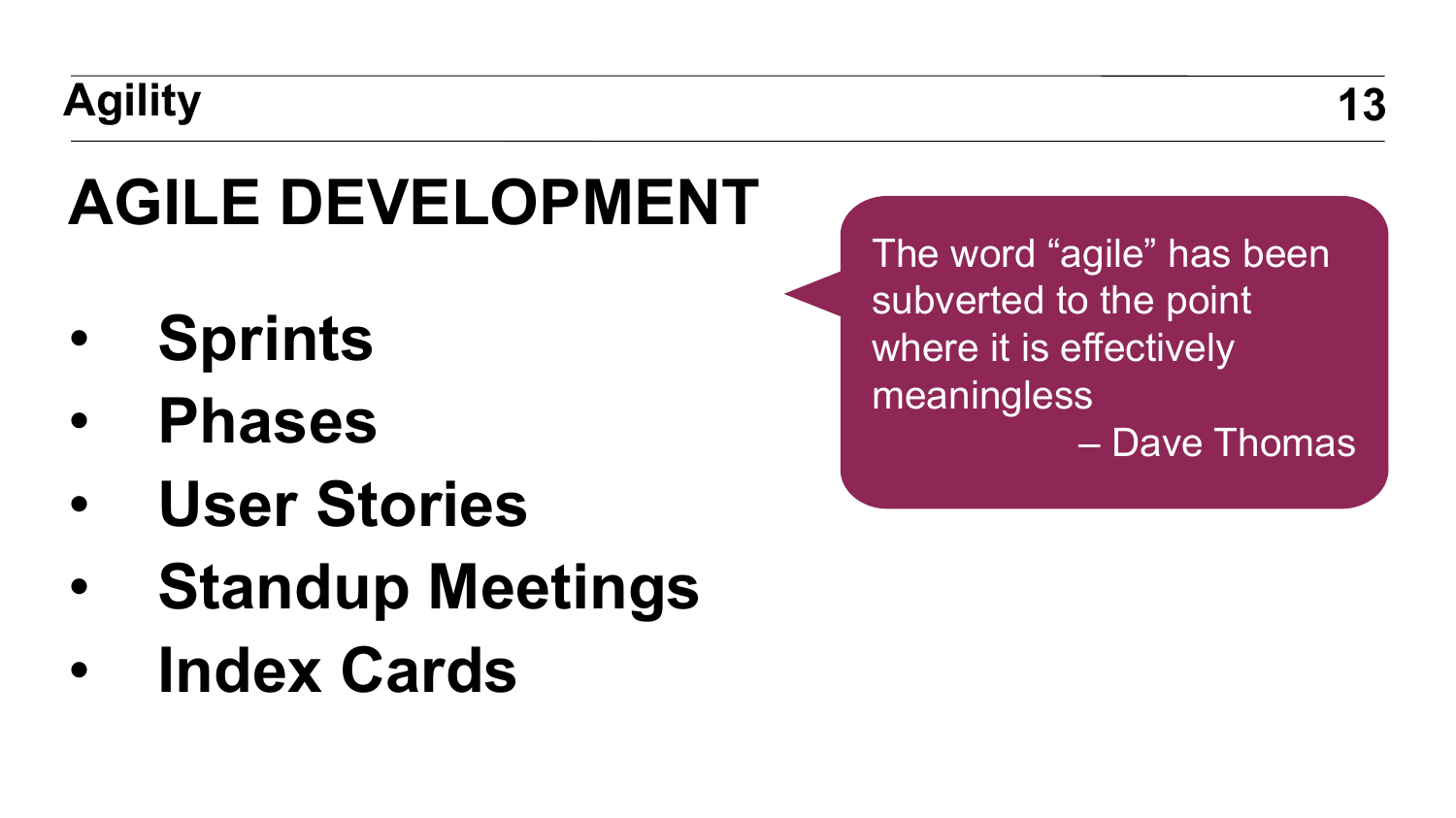## **AGILE DEVELOPMENT**

- **Issue Tracking**
- **Revision Control**
- **Review**
- **Culture**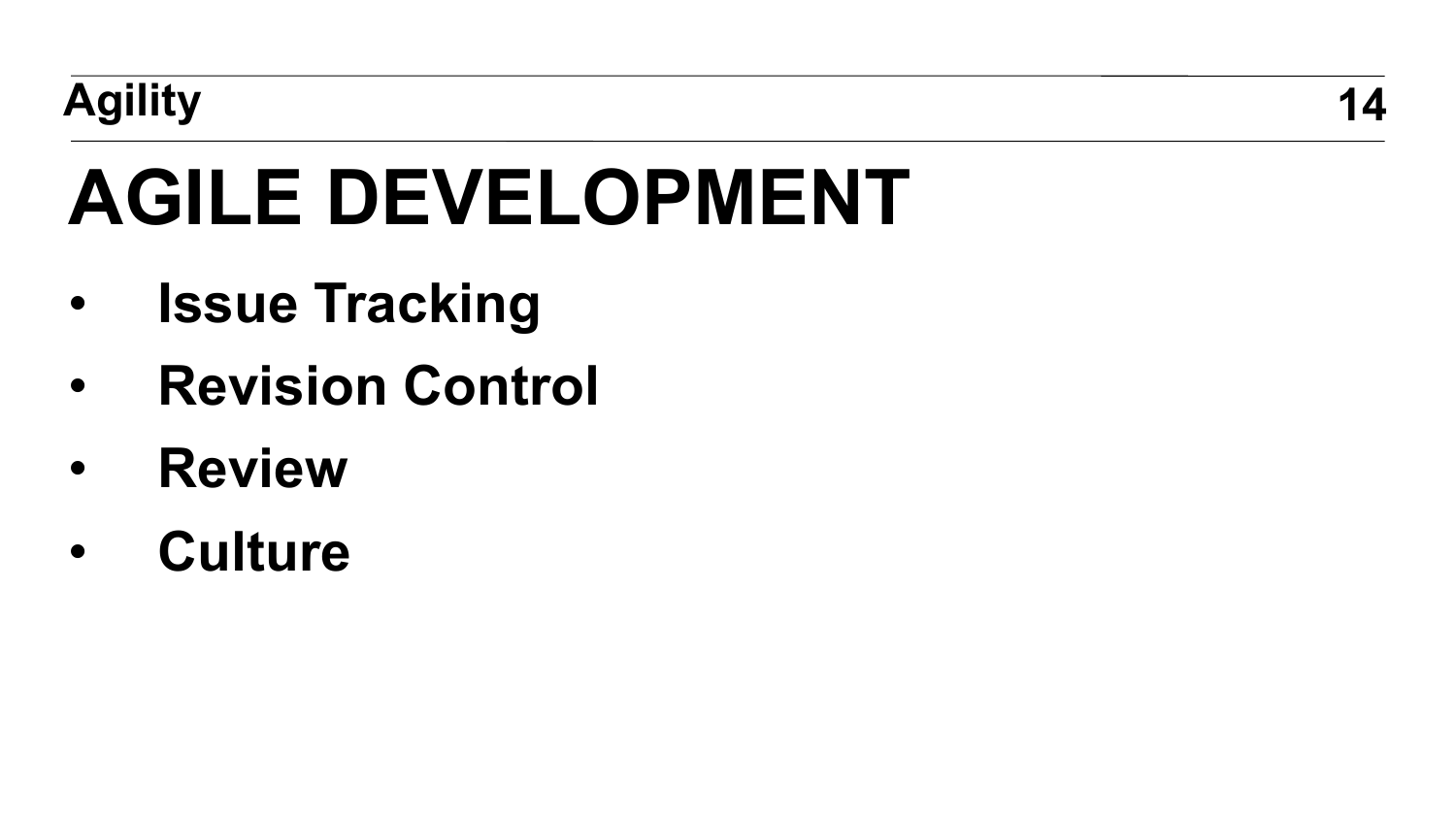#### **Agility 15**

## **DOCUMENTATION**

- **"Document Driven Development"**
- **User Stories**
- **Wireframes**
- **Requirements**
- **Specifications**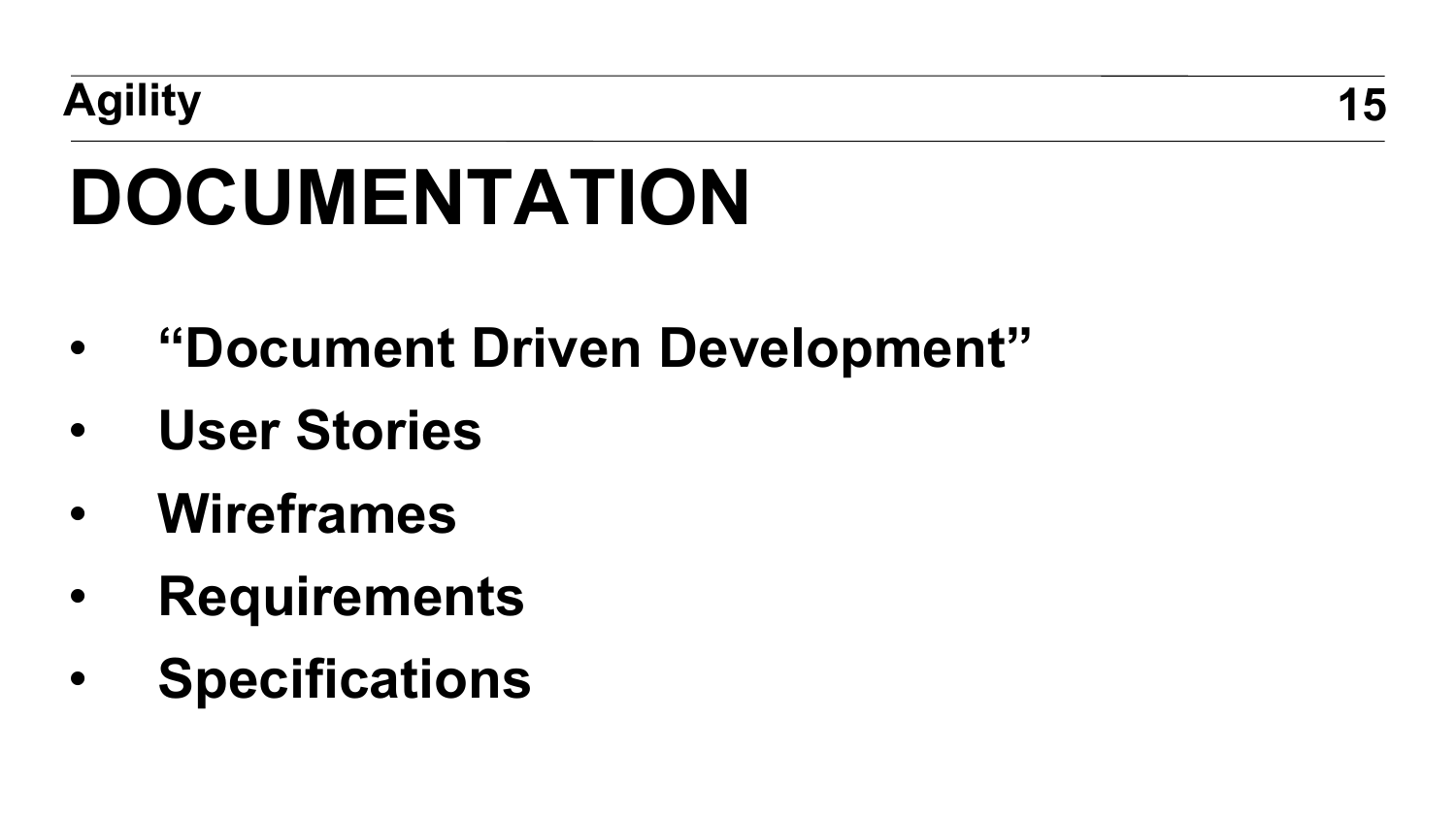## **TESTING & REGRESSIONS**

- **Automated Tools**
- **Test Driven Development**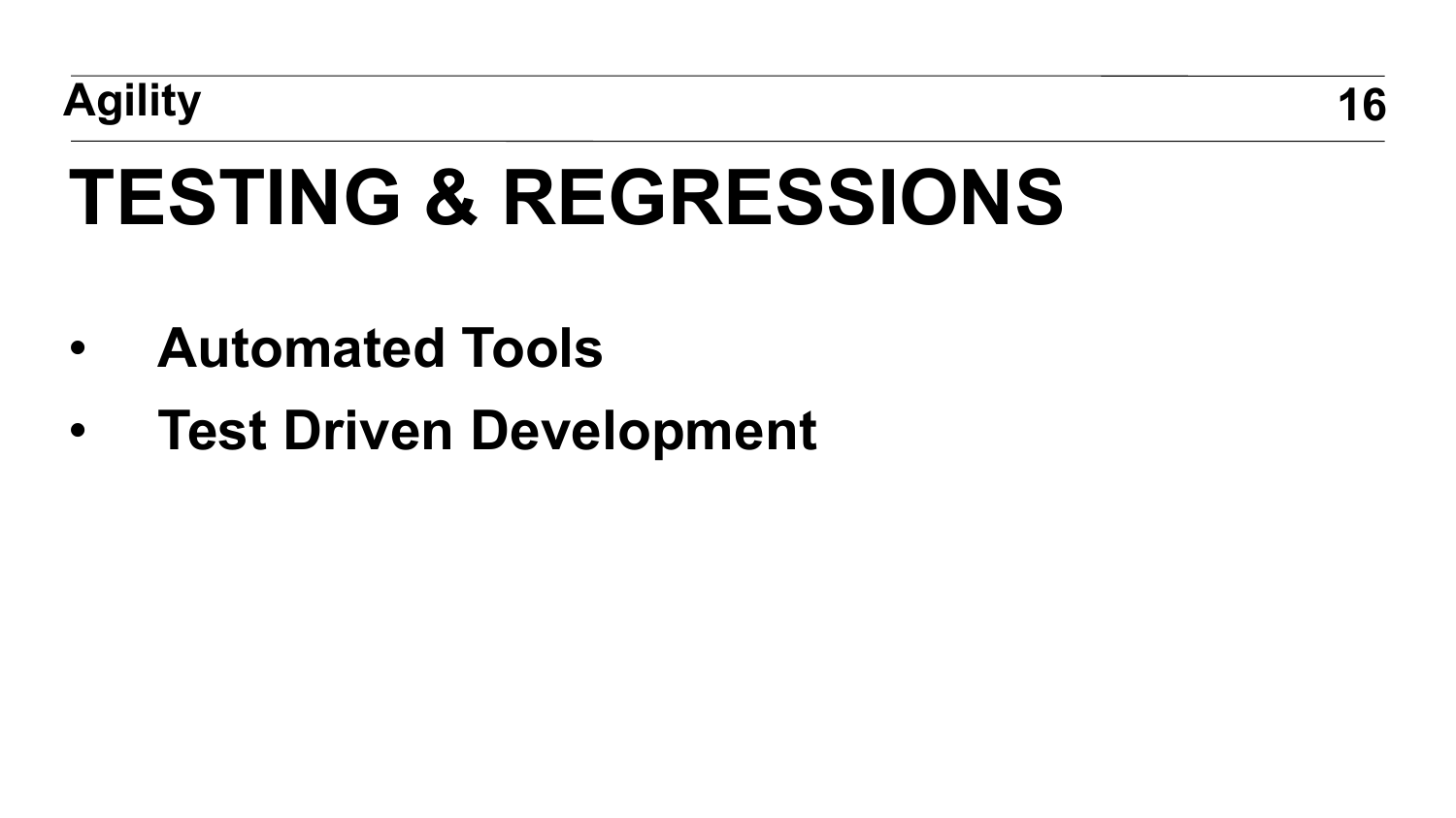#### **INSERT CLASS TITLE 17**

## **DISCUSSION: Projects**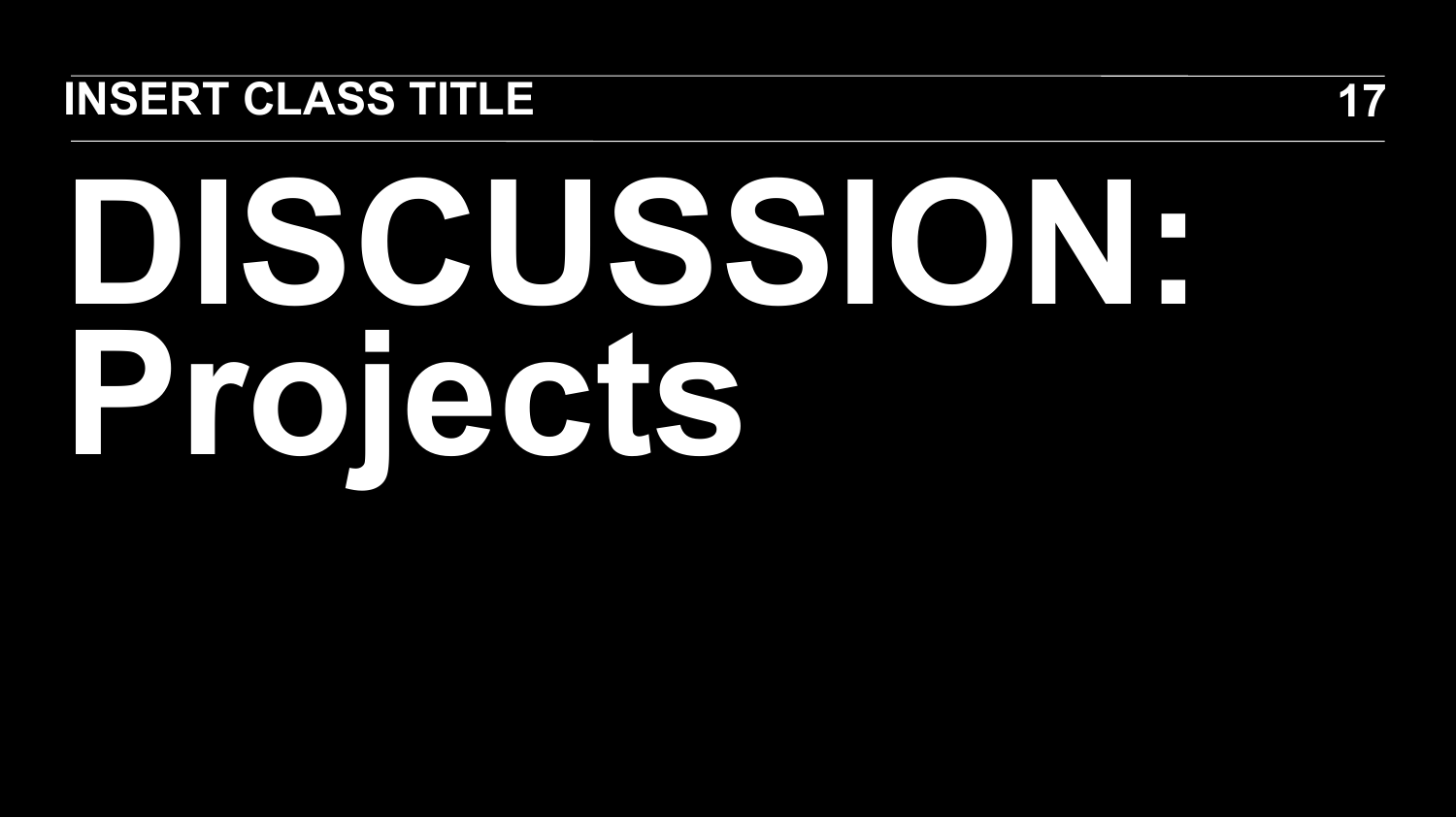## **IMPLEMENTATION**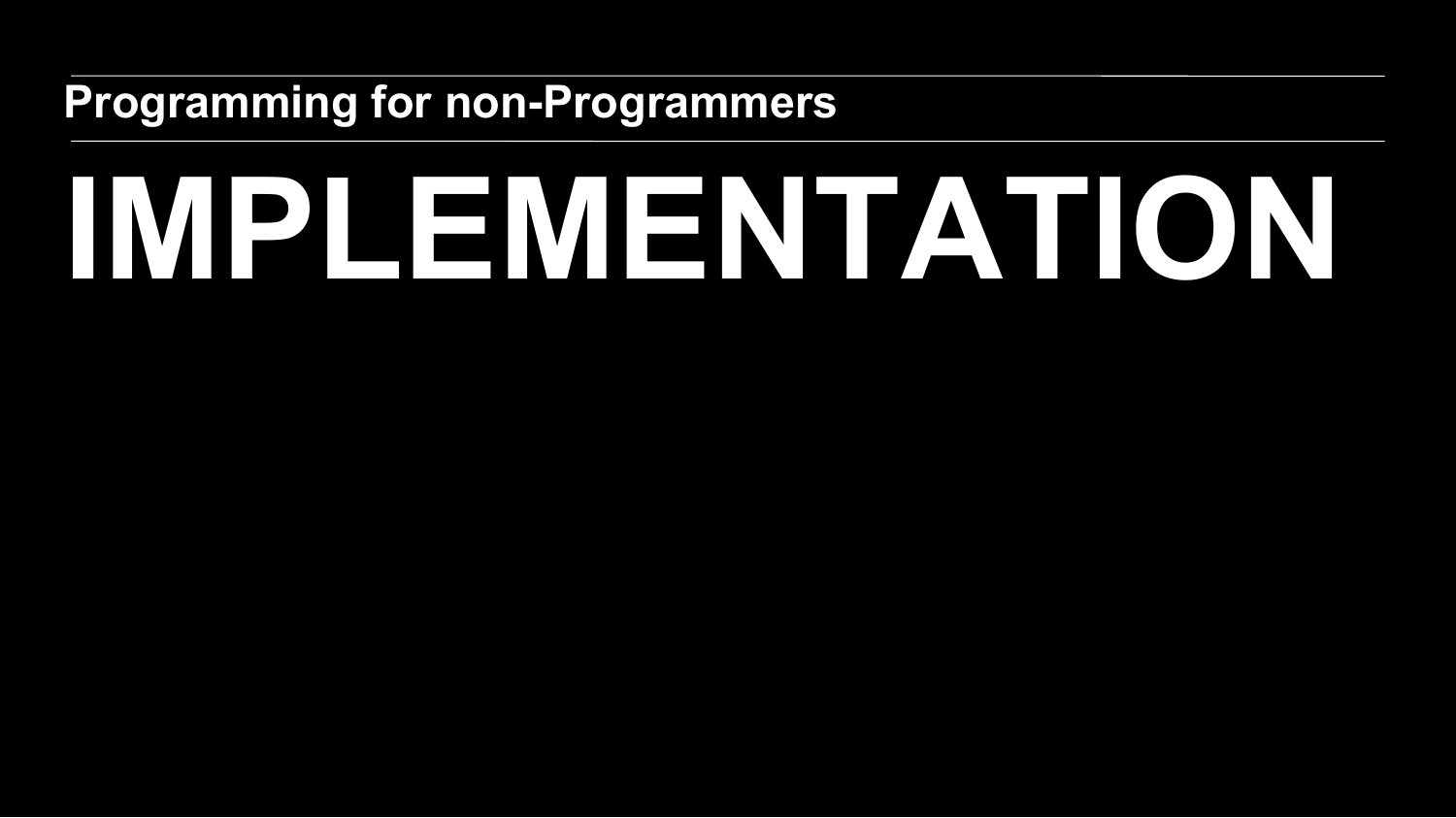- **Operating System**
- **Languages**
- **Databases**
- **Libraries**

You can do anything in any language. You can also eat soup with a knife − Ville Vainio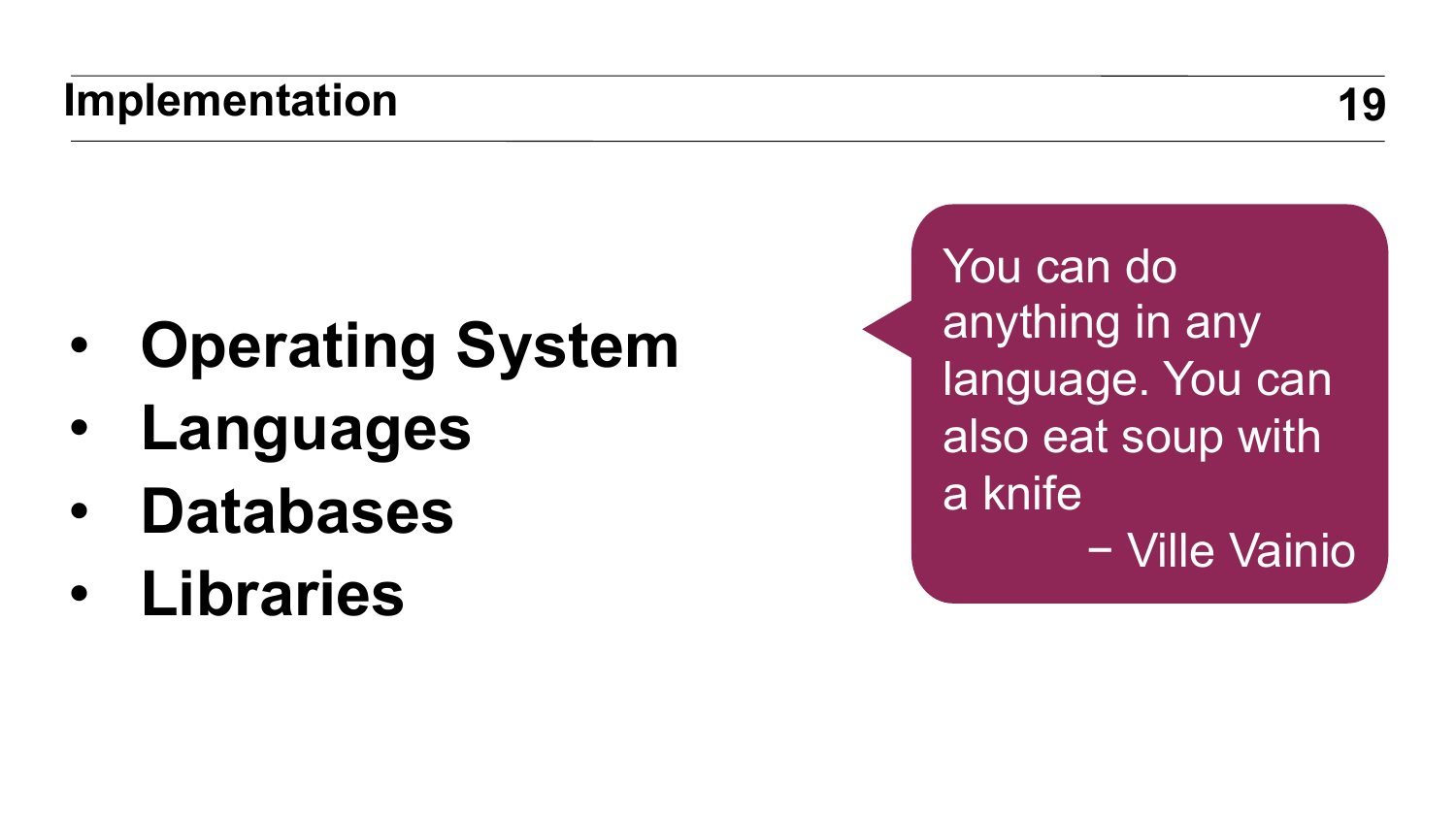#### **Implementation 20**

### **FRAMEWORKS**

| Python     | Django, Tornado        |
|------------|------------------------|
| Ruby       | <b>Ruby on Rails</b>   |
| Javascript | Node.js / Express, ASP |
| <b>PHP</b> | Laravel,               |
| Java       | Spring, JBoss, Grails, |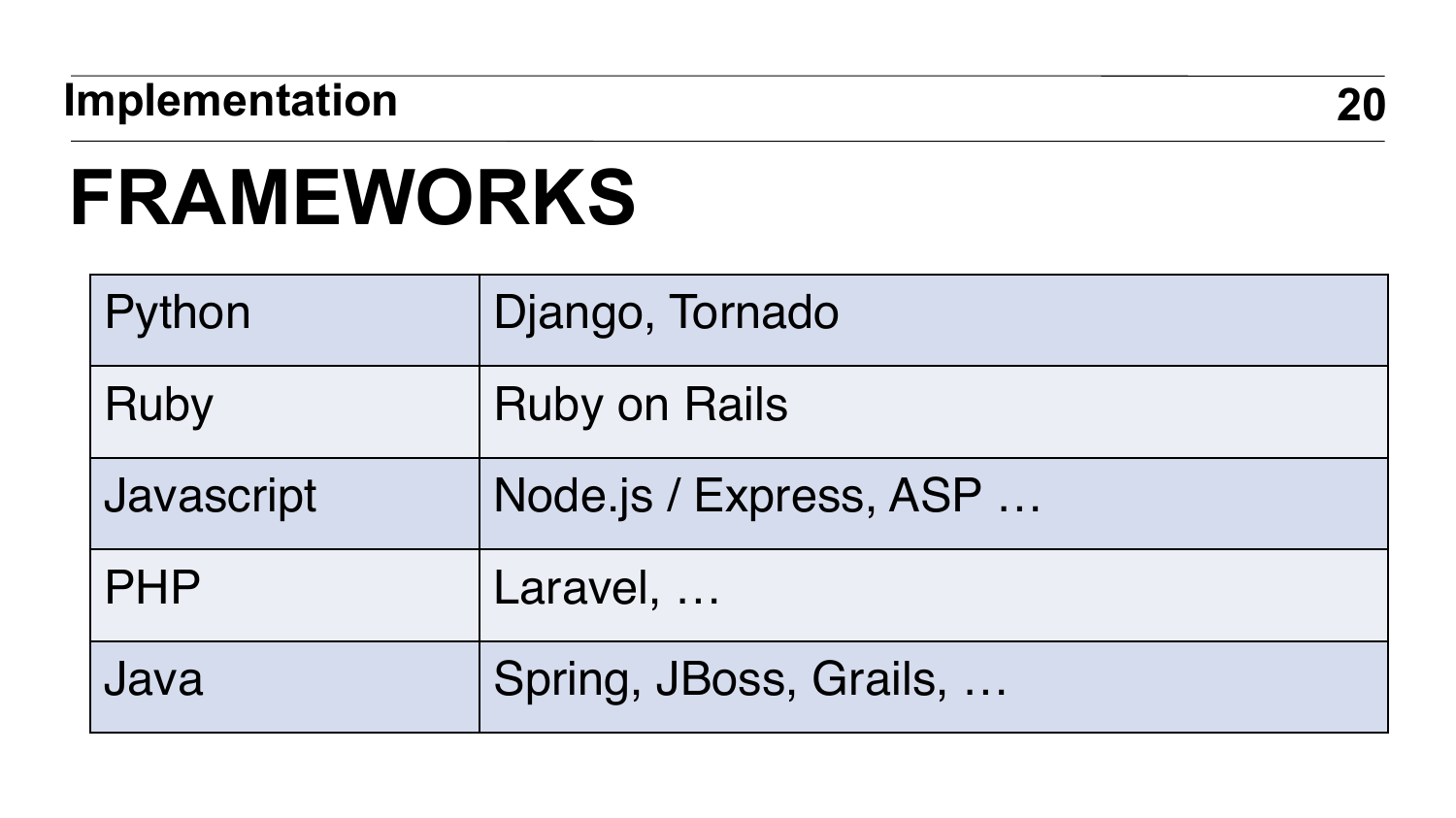#### **Implementation 21**

## **DATABASES**

**SQL:** 

## **NoSQL:**

- **MS-SQL**
- **Postgres**
- **MySQL**
- **SQLite**
- **MongoDB**
- **CouchDB**
- **Cassandra**
- **Redis**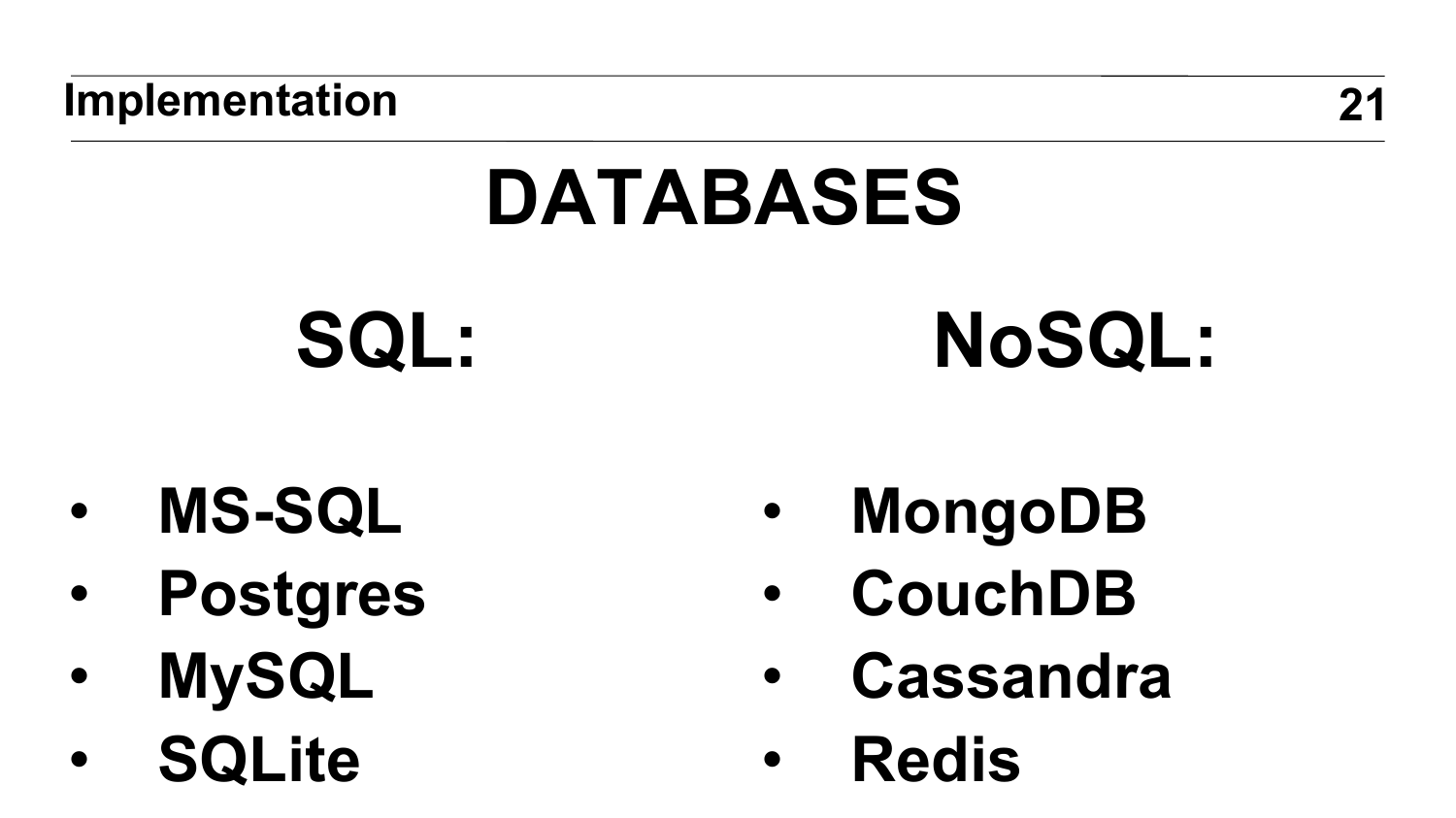**Implementation 22**

## **AUTOMATION**

- **Configuration Management Puppet / Ansible / Chef**
- **Automate Everything**
- **Backups!**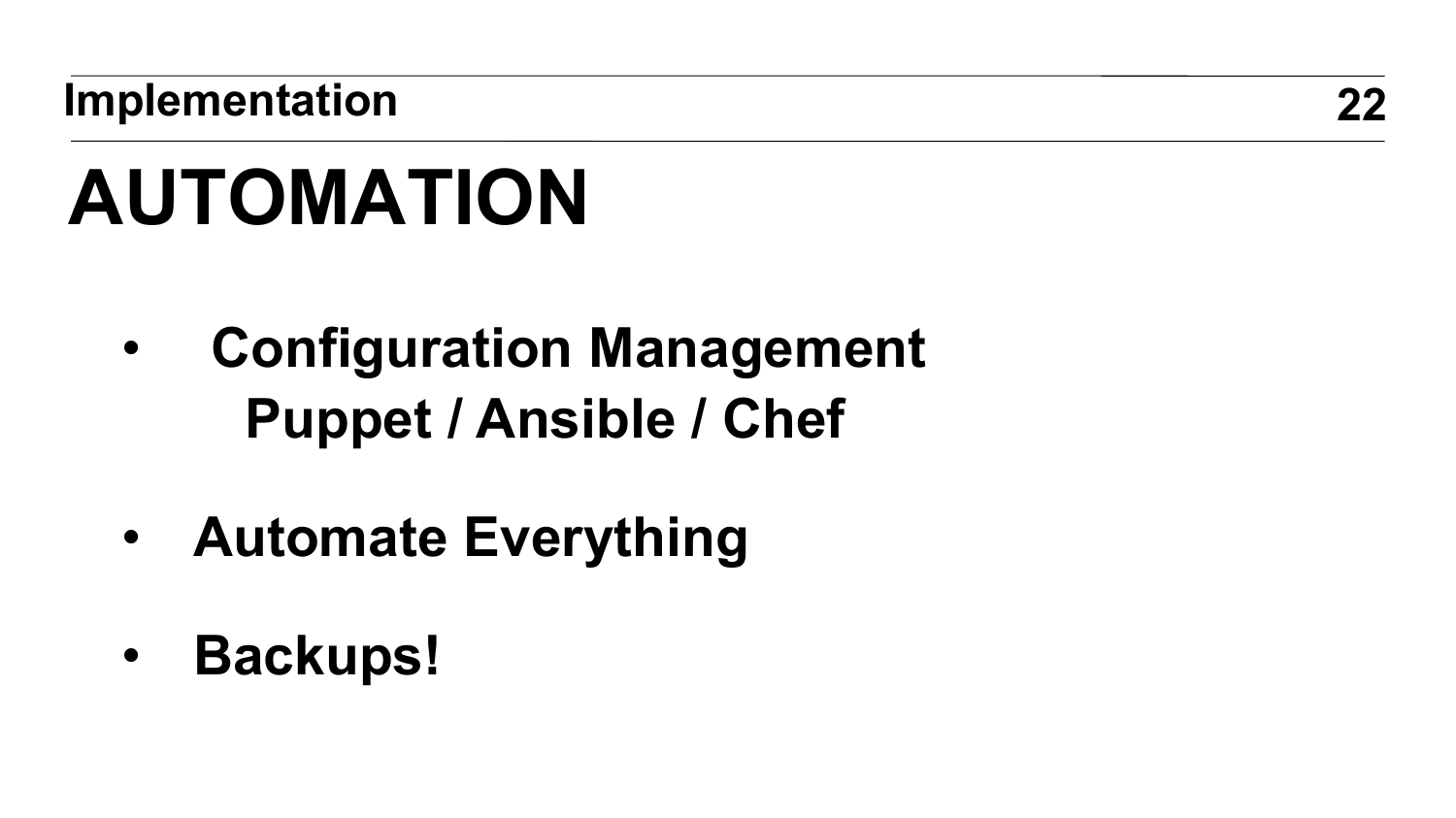